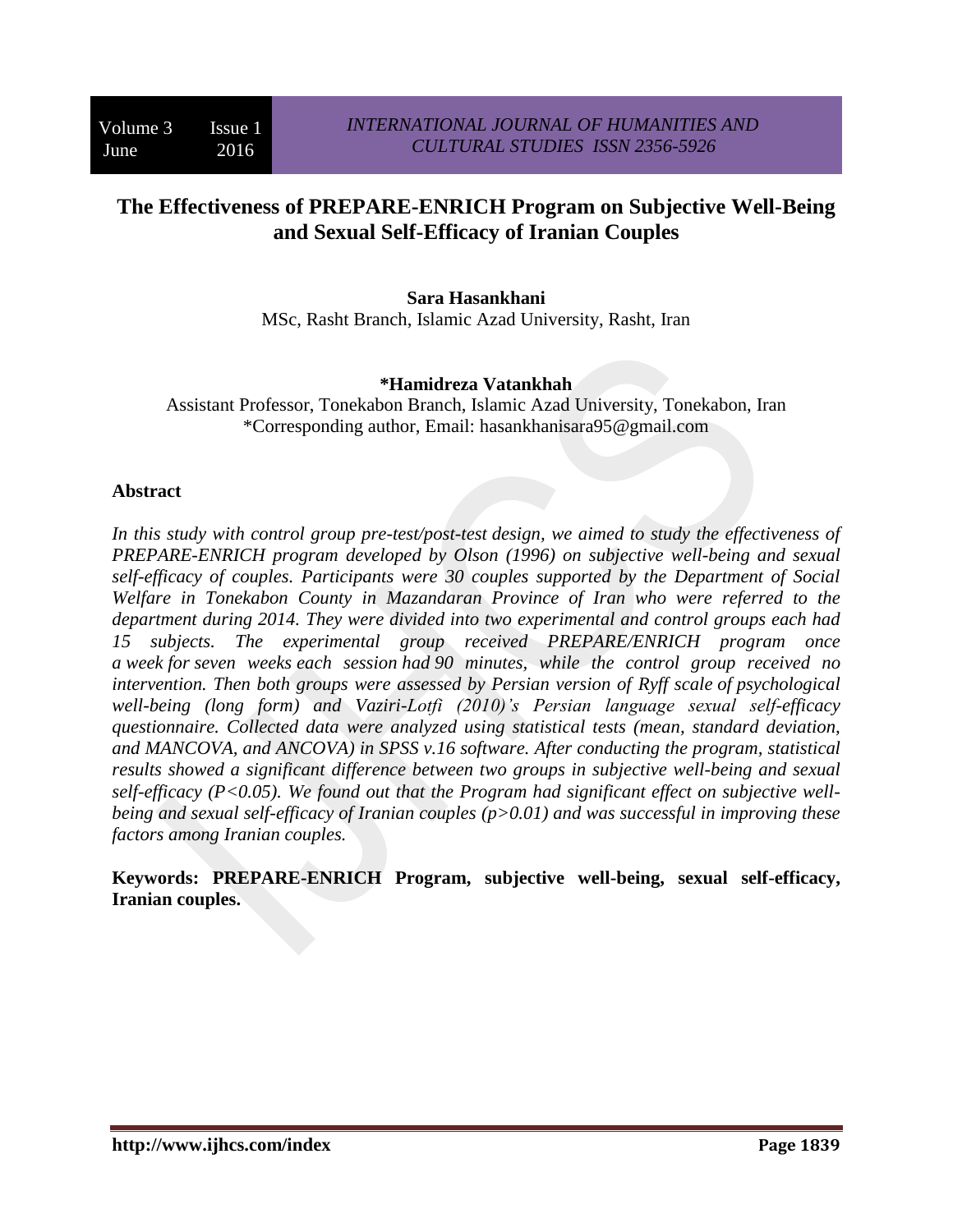### **1. Introduction**

A successful marriage can satisfy the many physical and psychological needs (Farasat et al. 2004). All those who want to marry, before marriage, have hopes to achieve a successful life with high durability. They are interested in choosing a suitable partner and live with him/her for a lifetime. They want their family to be healthy and happy, and have one or more children competent and worthy. Understanding and agreement with the spouse, life satisfaction and having a solid marriage are other demands of those who want to marry. But the question is, despite all these wishes, why the current state of marriage is not similar to these demands? The fact is that marriage is always at risk of various complications such as husband addictions, financial problems, and mental, physical or sexual illness of one of the couples. In recent years, the feeling of security, peace and cordial relations between men and women have loosened, and families are increasingly faced with the destructive forces. The divorce statistics indicate that marital satisfaction is not easy to achieve (Taniguchi et al. 2006).

Studies have shown that attitudes, fears, or risks are the underlying causes of sexual problems in marital life. People who have sexual dysfunction are more likely to have low self-esteem and anxiety (Laurent and Simons, 2009; Hartman, 1980), and depression (Reynaert et al, 2010; Barayni et al. 2009). Their sexual relations are influenced by their failure prediction (Duits et al. 2009, and have low well-being (Davidson et al. 2009) and decreased quality of life (Barayni et al. 2009). Based on these findings, we can say that all of the above confirm the role of sexual self-efficacy as a hidden variable in sexual function. On the other hand, the importance of wellbeing and mental health has been shown in various studies. Happy people experience more positive emotions, and have more positive assessments of the events (Ositer et al. 2000). They have a higher sense of containment and control, and experience more marital satisfaction (Arthaud-Day et al. 2005). Frisch (2005) believes that the study of the well-being of individuals and communities and their progress is the man's biggest scientific challenges after the increase and advances in technology, medicine and wealth. For this reason, today's treatments should focus on reform and change of the quality of life and development of capabilities, enrichment and life satisfaction of people (Joseph and Lindley, 2006). In this regard, the need to investigate the effect of marital satisfaction and its various dimensions, and the importance of a variety of educations including PREPARE-ENRICH program to increase marital satisfaction and consequently, reduce the rate of formal and psychological divorce becomes more evident. Olson et al. (2012) in a study using the PREPARE-ENRICH assessment showed that the application of this program by premarital and married couples would be effective. Yuen et al (2013) showed that this program provide an innovative direction for HIV prevention by applying the personal resilience factors to promote both psychological well-being and safe sex for this high risk population. Considering previous studies, in this paper, our purpose is to investigate the effect of this premarital program on subjective well-being and sexual self-efficacy of couples which was conducted in Tonekabon, Iran. We want to answer the following questions:

- Is PREPARE/ENRICH program effective in subjective well-being of Iranian couples?
- Is PREPARE/ENRICH program effective in sexual self-efficacy of Iranian couples?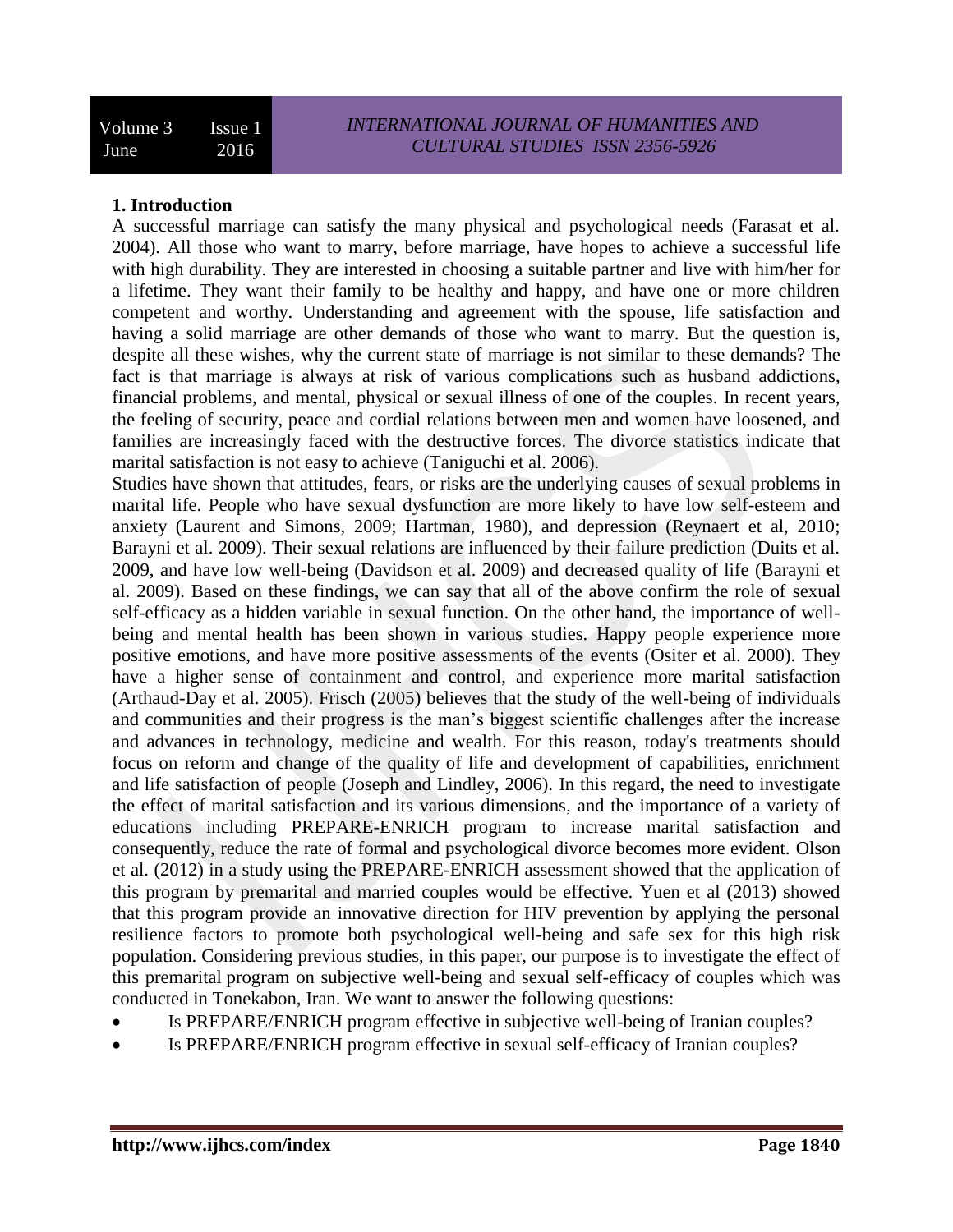# **2. Theoretical concepts 2.1. PREPARE-ENRICH program**

PREPARE-ENRICH program teaches the couple relevant relationship skills like communication and conflict resolution. It is for premarital and married couples who want to get their marriage off to a good start or enrich their marriage. PREPARE Inventory was developed by Olson et al. (1978). Its major revision was made by Olson (1996) and expanded into the PREPARE/ENRICH program which has six couple exercises including: 1) Exploring relationship strength and growth areas, 2) Strengthen couple communication skills, including assertiveness and active listening, 3) Resolve couple conflict using the Ten Step Procedure, 4) Explore family-of-origin issues using Couple and Family Map, 5) Develop a workable budget and financial plan, and 6) Develop personal, couple and family goals (Olson and Olson, 1999). "This program applies four important characteristics of an effective preventative approaches. First, factors which relate to marital success need to be identified. Second, couples need to be assessed on those critical variables. Third, feedback and exercises need to be given to couples, which will help them deal with problem areas. Fourth, couples need skill building exercises focusing on communication and conflict resolution skills" (Olson and Olson, 1999: 4).

# **2.2. Subjective well-being**

Subjective well-being (SWB) refers to person's positive emotions and general satisfaction with their lives and others in different areas of marriage and work which includes both emotional reactions and cognitive judgments. Cognitive judgments is about his or her life satisfaction and evaluation of life with different domains, and emotional reactions are relative presence of positive affects and the absence of negative affects (Diener et al. 2003). Today, three distinct but related components together are considered for SWB that are overall satisfaction with life, pleasant emotions, and unpleasant emotions. A person who has a high level of satisfaction with their life, and who experiences a greater positive affect and little or less negative affect, would have a high level of SWB.

### **2.3. Sexual self-efficacy**

Self-efficacy is one of important concepts in the theory of Bandura (1997, 2000, and 2001). Bandura (1994) has defined self-efficacy as one's belief about his capabilities to succeed in specific situations or accomplish a task. Self-efficacy beliefs determine how people feel, think, motivate themselves and behave. Such beliefs produce these diverse effects through four major processes. They include cognitive, motivational, affective and selection processes. With this belief, a person can have more control over his life. It enhances human accomplishment and personal well-being in many ways. Accordingly, sexual self-efficacy (SSE) is a belief that each person has about his/her ability to have effective and desirable sexual function for his/her partner. Such a belief is a self-assessment of ability and efficiency in sexual behavior. That is why we see that self-esteem and positive attitude among couples are linked with more complete and better sexual satisfaction and happiness, and increase sexual relations and marital affection (Litzinger and Gordon, 2005).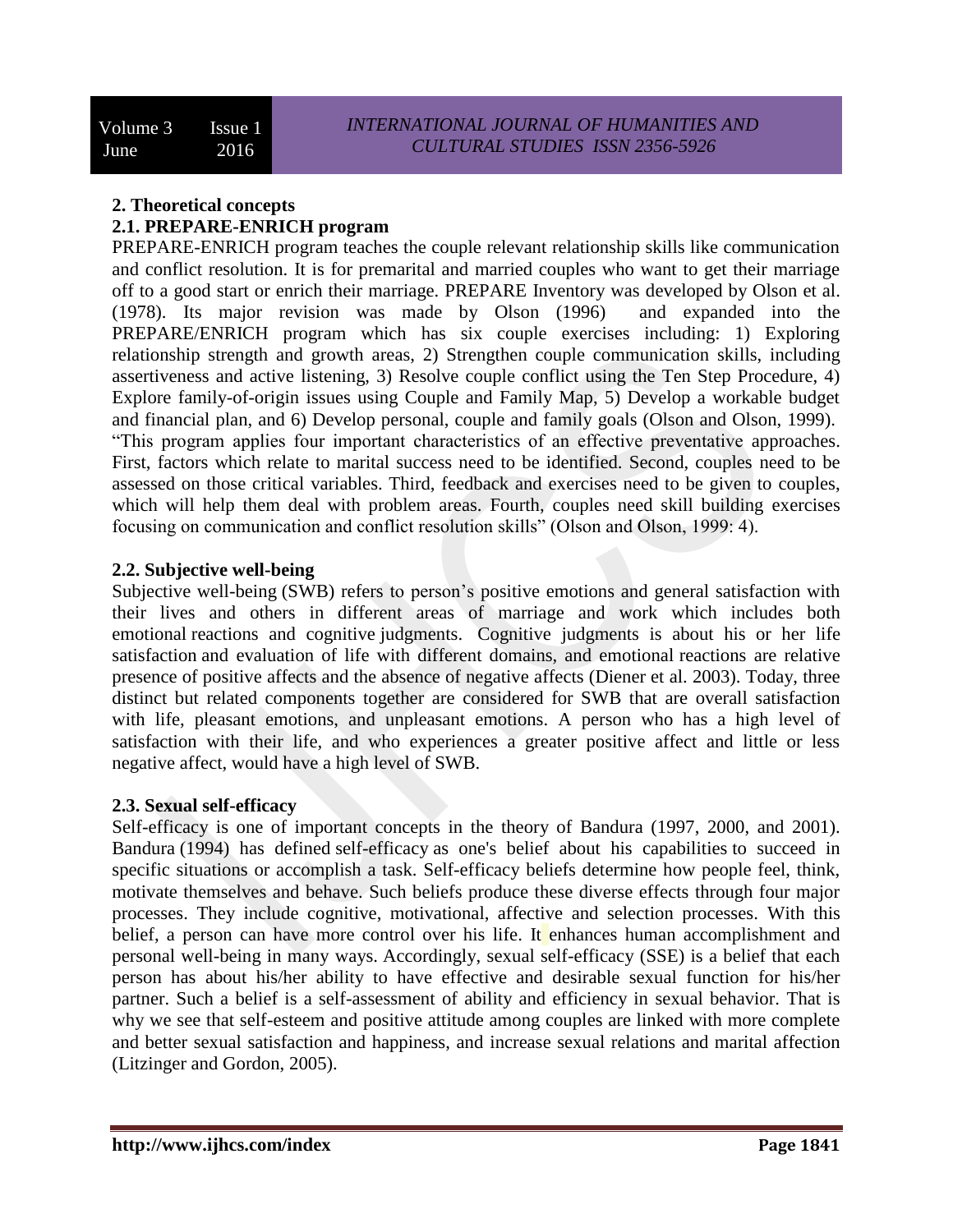### **3. Materials and Methods**

In this experimental survey study with control group pre-test/post-test design, statistical population consists of 250 spouses (male and female) supported by the Department of Social Welfare in Tonekabon county in Mazandaran Province of Iran who were referred to the department during 2014. From 76 couples who had low level of SWB (after answering to Persian version of Ryff 's psychological well-being inventory), and low sexual self-efficacy score (after answering to Vaziri-Lotfi (2010)'s Persian language sexual self-efficacy questionnaire), 30 couples were randomly selected for the study and divided into two experimental and control groups each had 15 subjects. The experimental group were trained by PREPARE/ENRICH program once a week for seven weeks, each session had 90 minutes; the control group did not receive training. After the training sessions, both groups were post-tested. The tools for measuring participants were:

- A. *Ryff scale of psychological well-being (RSPWB):* The Ryff inventory was developed by Ryff and Keyes (1995) which consists of 84 questions (long form), 54 questions (medium form), or 18 questions (short form). It has six scales including autonomy, environmental mastery, personal growth, positive relations with others, purpose in life, and self-acceptance which are rated from 1 to 6 (1= strong disagreement and  $6=$ strong agreement ). In this study we used its long form written in Persian with acceptable internal consistency  $(\alpha=0.82)$  (Bayani et al. 2008).
- B. *Vaziri-Lotfi's Persian language sexual self-efficacy questionnaire:* This questionnaire was presented by Vaziri and Lotfi Kashani (2008) which was developed based on General Self-Efficacy Scale ofSchwarzer and Jerusalem (1995) and has acceptable reliability and validity ( $\alpha$ =0.86%). It has 10 items based on a 4-point scale rated from 0= Not at all true, to  $3=$  Exactly true. It is self-assessment of ability and efficiency in sexual behavior.

To analyze the collected data we used statistical tests including mean, standard deviation, and multiple analysis of covariance (MANCOVA) and one-way analysis of covariance (ANCOVA) in SPSS v.16 software.

#### **4. Results**

#### **4.1. Descriptive statistics of research variables**

Table 1 presents the statistics (including mean and standard deviation) of subjective well-being and sexual self-efficacy scores of participants in the experimental and control groups before and after the test. Results showed that mean of SWB and SSE were increased after conducting the PREPARE/ENRICH program, so there was mean difference between them. Adjusted mean of dependent variables (SWB and SSE) are presented in Table 2.

|                  | <b>Experimental group</b> |           |                 |                 | <b>Control group</b> |           |                 |           |
|------------------|---------------------------|-----------|-----------------|-----------------|----------------------|-----------|-----------------|-----------|
| <b>Variables</b> | <b>Pretest</b>            |           | <b>Posttest</b> |                 | <b>Pretest</b>       |           | <b>Posttest</b> |           |
|                  | <b>Mean</b>               | <b>SD</b> | <b>Mean</b>     | <b>SD</b>       | <b>Mean</b>          | <b>SD</b> | <b>Mean</b>     | <b>SD</b> |
| <b>SWB</b>       | 225.33                    | 6.672     |                 | 253.73   13.035 | 219.00               | 8.928     | 221.66          | 9.581     |
| <b>SSE</b>       | 22.66                     | 2.690     | 24.53           | 3.583           | 21.06                | 2.463     | 20.20           | 2.908     |

**Table 1.** Mean and standard deviation of subjective well-being and sexual self-efficacy scores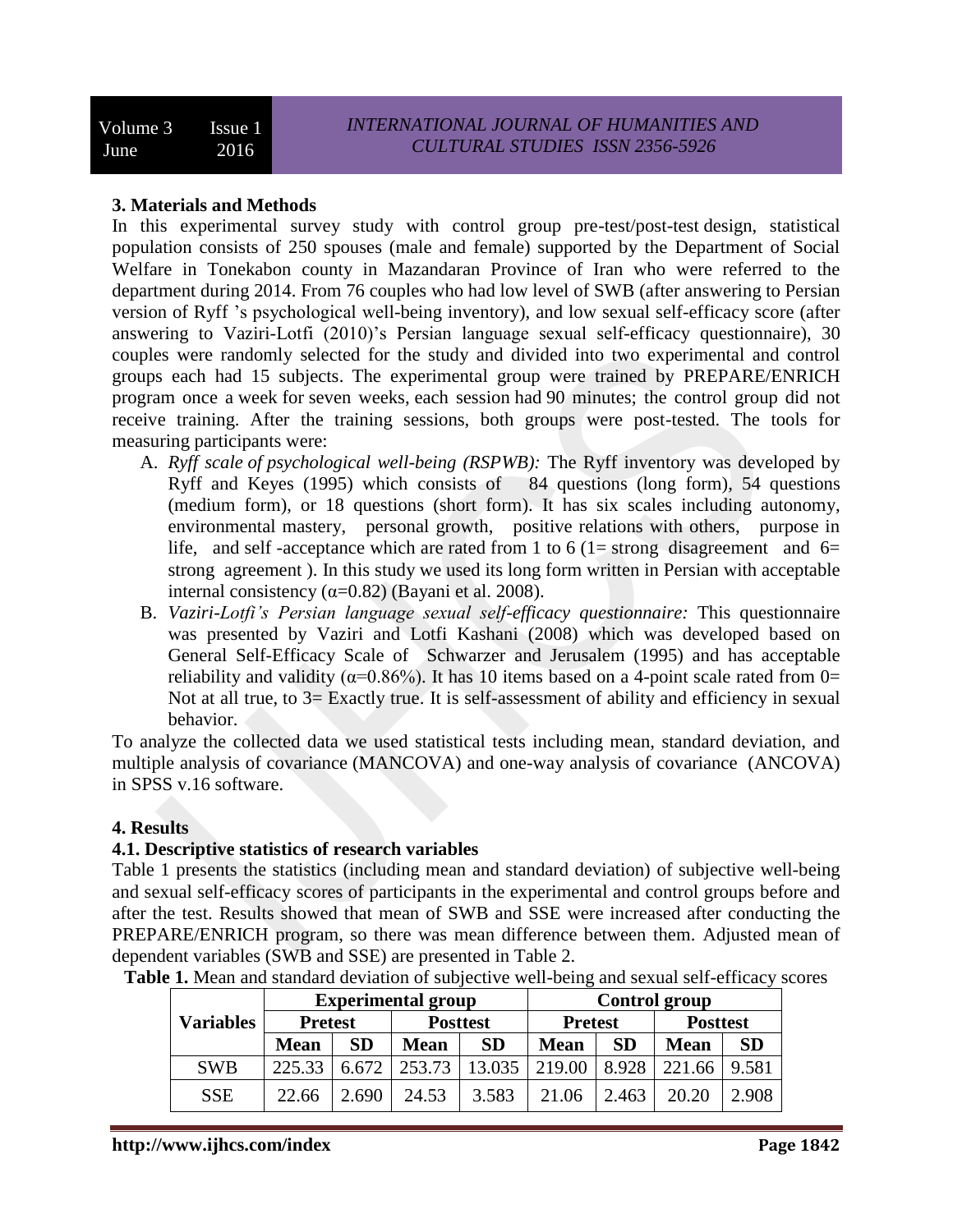| <b>Variables</b> | <b>Experimental group</b> |           | <b>Control group</b> |           |  |
|------------------|---------------------------|-----------|----------------------|-----------|--|
|                  | <b>Mean</b>               | <b>SD</b> | <b>Mean</b>          | <b>SD</b> |  |
| <b>SWB</b>       | 250.20                    | 3.057     | 225.19               | 3.057     |  |
| <b>SSE</b>       | 23.65                     | 0.295     | 21.08                | 0.295     |  |

**Table 2.** Adjusted mean of dependent variables in both groups

### **4.2. Testing the effectiveness of PREPARE-ENRICH program on SWB and SSE**

Before conducting MANCOVA test, we test the overall relationship between the variables. For this purpose first we evaluate the assumption of linearity and homogeneity of regression and equality of error variances. Figure 1 shows the scatterplot that display the relationship between dependent variables (posttest SSE and posttest SWB scores). As can be seen, the default linear relationship between the dependent variables is met.

**Figure 1.** Scatterplot of participants' posttest SWB against posttest SSE



Table 3 shows the results of homogeneity test for dependent variables. Box's M tests the null hypothesis that the observed covariance matrices of the dependent variables are equal across groups. The Box's M test statistic is transformed to an F statistic with df1 and df2 degrees of freedom. Here, the significance value of the test is larger than 0.05, suggesting that the homogeneity assumption is met.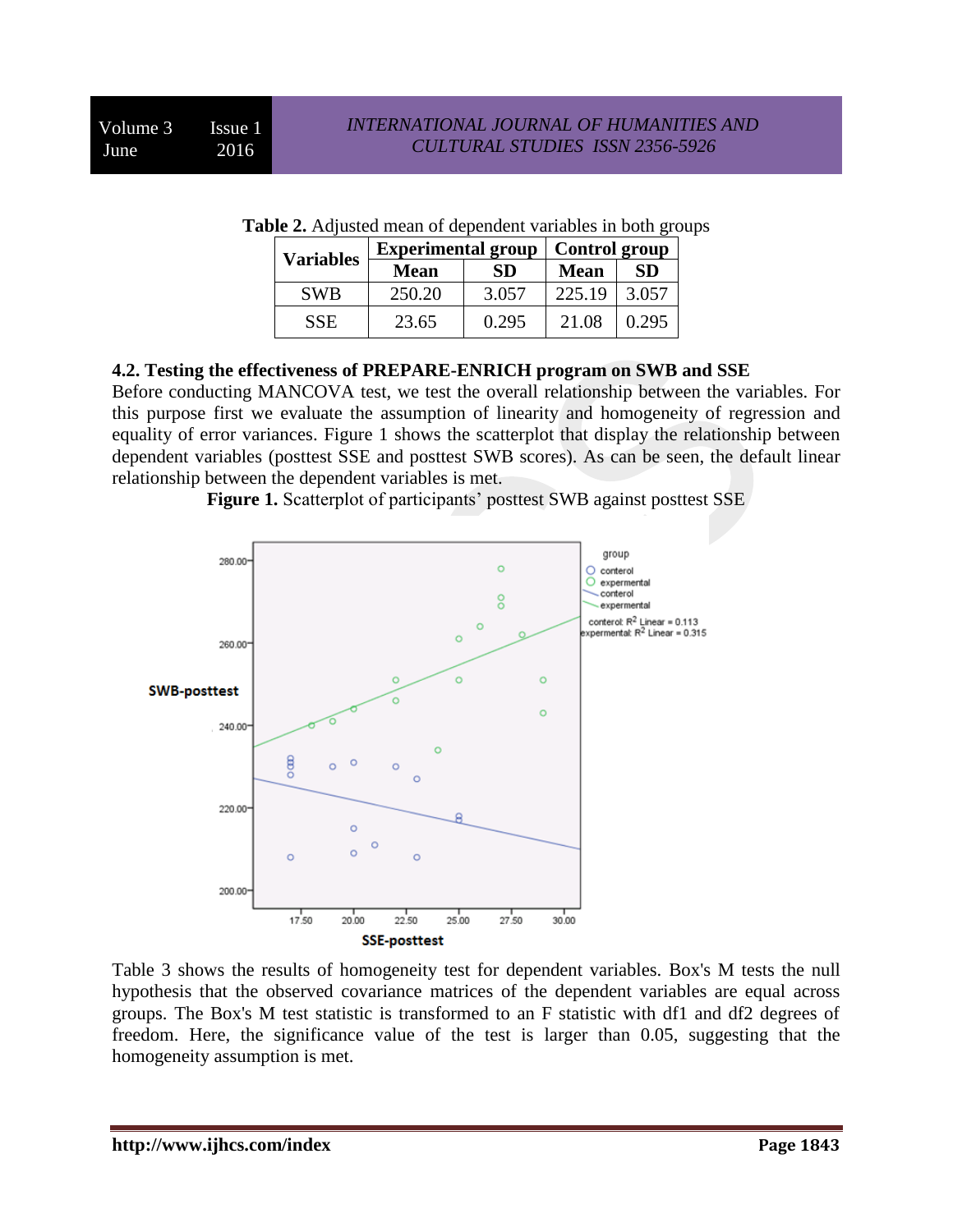| Box's M | 7.421      |  |  |  |  |
|---------|------------|--|--|--|--|
| F       | 2.282      |  |  |  |  |
| df1     | 3          |  |  |  |  |
| df2     | 141120.000 |  |  |  |  |
| Sig.    | 0.077      |  |  |  |  |

**Table 3.** Box's test of equality of covariance matrices

Table 4 shows the results of testing equality of error variances between the SWB and SSE. The significance value for SWB and SSE were greater than 0.05, so there were not statistically significant and therefore, the assumption of equality of error variances is not violated and we can use the MANCOVA test.

|            | F         | $df1 \mid df2$ | Sig.     |
|------------|-----------|----------------|----------|
|            | SWB 2.407 |                | 28 0.132 |
| <b>SSE</b> | 0.374     | 28             | 0.546    |

**Table 4.** Levene's test of equality of error variances

*Main hypothesis: PREPARE/ENRICH program affects the subjective well-being and sexual selfefficacy of couples*

The correlation test results between the SWB and SSE reported that the correlation coefficient was 0.572. Since p-value is less than 0.01, therefore we can say that there is significant relationship between than at 90% confidence level. In this respect, we can use the MANCOVA test. Table 5 presents the results of MANCOVA test which include Partial eta square  $(\eta^2)$  (shows how much variance is explained by the independent variable) and F ratio obtained from Wilks' lambda test (a test statistic to test whether there are differences between the means of identified groups of subjects on a combination of dependent variables). MANCOVA test revealed a significant multivariate main effect for the PREPARE/ENRICH program (Wilk's  $\lambda$ =0.313, F (1, 25)=488.27, p<0.01,  $\eta^2$ = 0.687). Wilks' lambda ( $\lambda$ ) is larger than 0.14 which shows the programs' high effect. According to the results, the primary hypothesis is confirmed.

|  | <b>Table 5. Multivariate test</b> |  |
|--|-----------------------------------|--|
|--|-----------------------------------|--|

| <b>Source</b>                      | Wilks' lambda<br><b>Value</b> | F(1,<br>25) | Sig.  | Partial eta<br>square |  |
|------------------------------------|-------------------------------|-------------|-------|-----------------------|--|
| Combined variable (SWB and<br>SSE) | 0.313                         | 488.27      | 0.000 | 0.687                 |  |

Table 6 shows the results of one-way ANCOVA analysis. Since it has two dependent variables, Bonferroni correction was applied which sets the significance cut-off at  $\alpha/n$ ; so we divide 0.05 by the number of tests (n=2), so the significant level should be less than 0.025 which is evident in both variables. According to the results, there is significant difference between the means of two groups in subjective well-being, and we are 99% confident that PREPARE/ENRICH program has significant effect on subjective well-being of Iranian couples and improve its level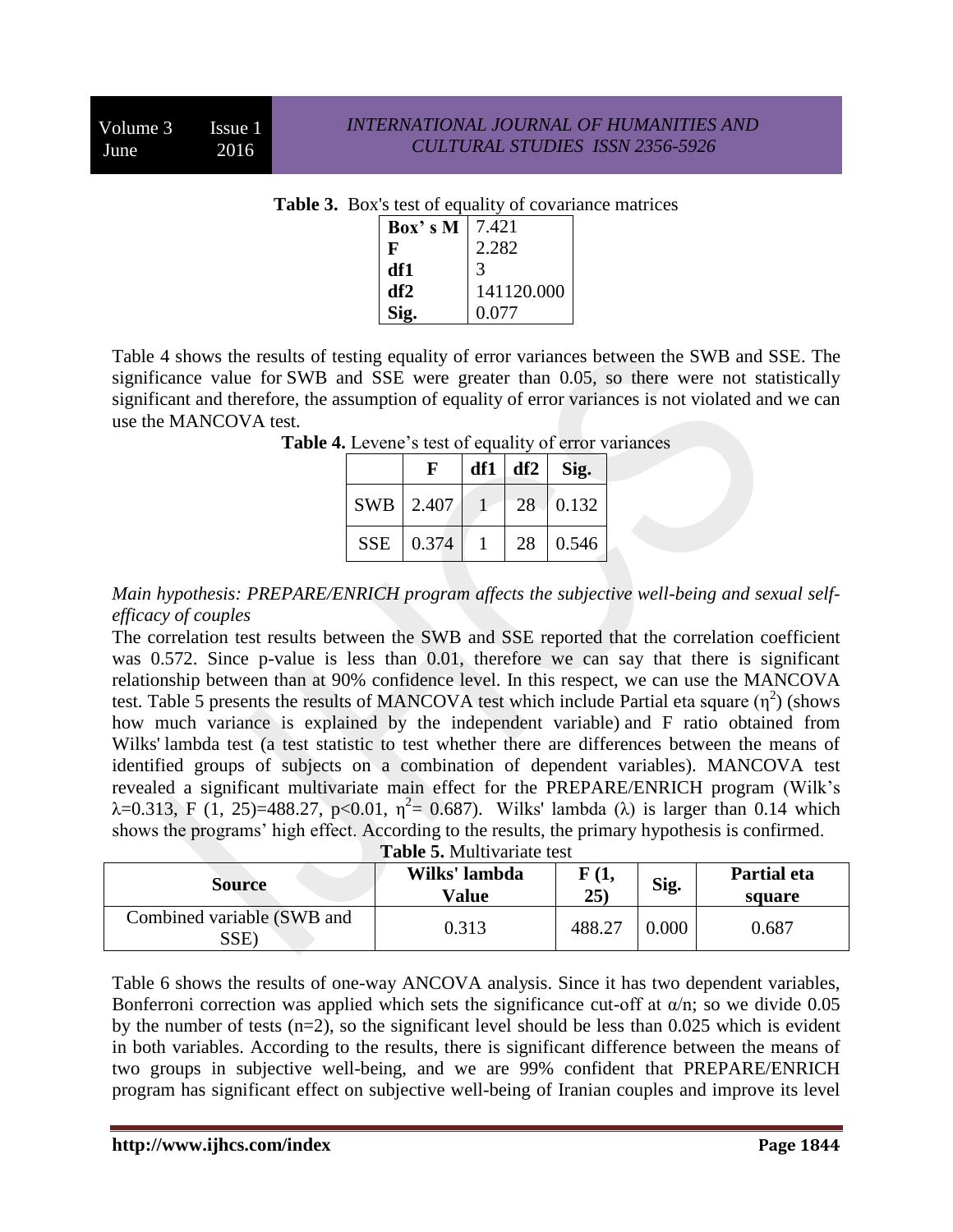(F (1, 26) = 27.876, p<0.01,  $\eta^2$  = 0.517). This confirms our first secondary hypothesis which stated that PREPARE/ENRICH program affects the subjective well-being. Also, according to the results presented in table 6, a significant difference between the means of two groups in sexual self-efficacy was found, and with 99% confidence we can say that PREPARE/ENRICH program has significant effect on in sexual self-efficacy of Iranian couples and can improve it. (F  $(1, 26)$  = 31.741, p<0.01,  $\eta^2$  = 0.550). This confirms the second secondary hypothesis which stated that PREPARE/ENRICH program affects sexual self-efficacy.

| <b>Source</b> |          | Sum of squares | df | <b>Mean square</b> | F      | Sig.     | $n^2$ |
|---------------|----------|----------------|----|--------------------|--------|----------|-------|
| <b>SWB</b>    | Posttest | 3124.669       |    | 3124.669           | 27.876 | $-0.000$ | 0.517 |
|               | Error    | 2914.419       | 26 | 112.093            |        |          |       |
| <b>SSE</b>    | Posttest | 33.081         |    | 33.081             | 31.741 |          | 0.550 |
|               | Error    | 27.098         | 26 | .042               |        |          |       |

| Table 6. Tests of between-subjects effects |  |  |
|--------------------------------------------|--|--|

# **5. Conclusion**

When we closely examine the marriage, and try to understand the reasons for dissatisfaction and conflict between couples, we can see that this is not due to incompatibility of couples but because of their expectations of married life that is in conflict with each other. By training intimacy among couples, the expression of sexual and physical intimacy, training how to improve sexual relations, and expressing the cycle of sexual problems as well as examining the practices of conflict resolution through problem solving, a person's belief for trying to achieve the desired goals can have a significant impact on the effectiveness. In this experimental study we evaluated the effectiveness of Olson' PREPARE-ENRICH Program on subjective well-being and sexual self-efficacy of couples in Tonekabon county of Iran. According to the results of MANCOVA test that supported the main hypothesis of the study, we found out that PREPARE-ENRICH Program had significant effect on both subjective well-being and sexual self-efficacy of Iranian couples  $(p<0.01)$ . So we can say that this program leads to an increased life satisfaction of Iranian couples. As a result, they learned to respect each other in a successful marriage. With more mutual respect, marital satisfaction and mental health will be improved. This program also helped them to correct the negative attitudes that they had towards the opposite sex, and improved their sexual function.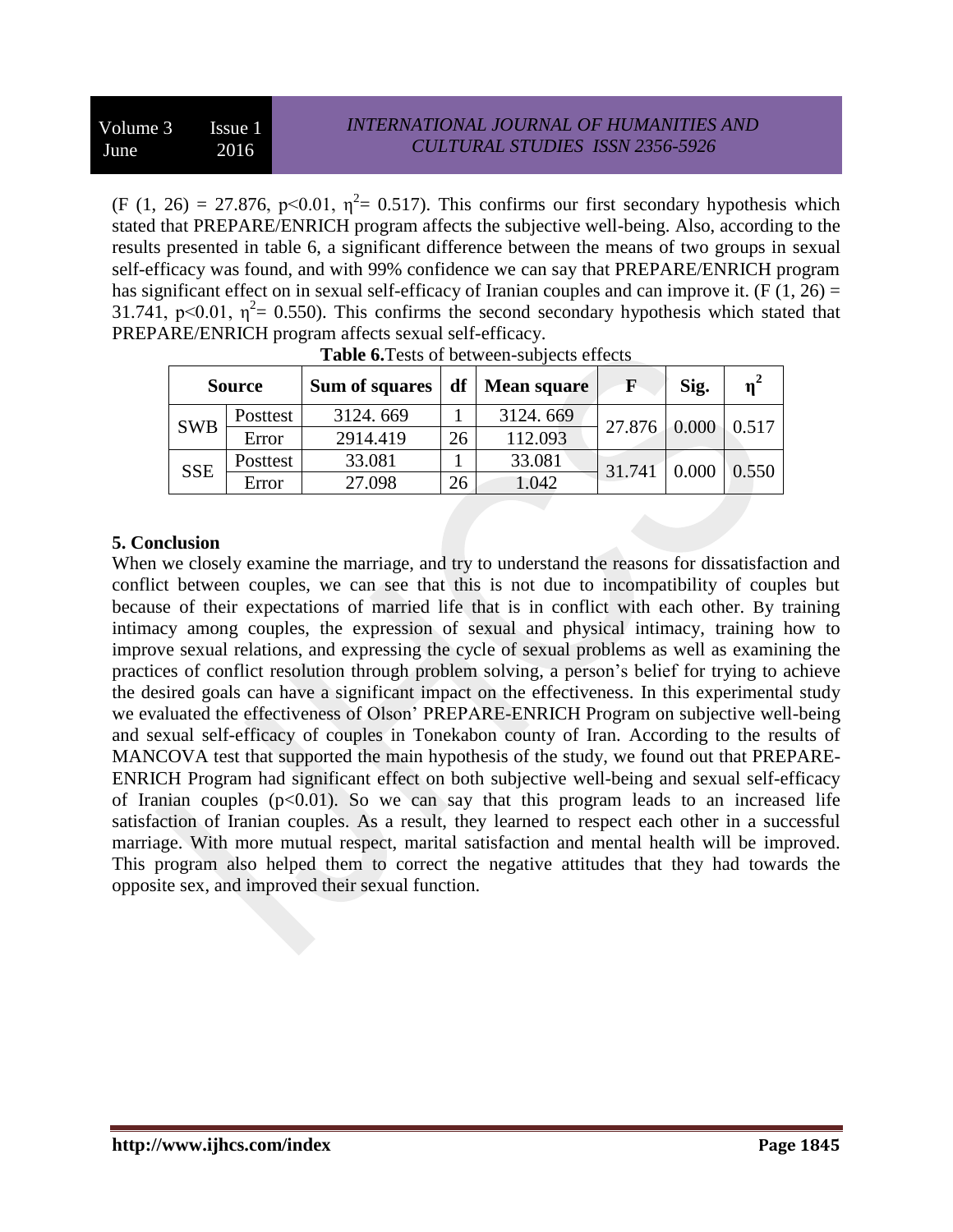#### **References**

- Arthaud-Day ML, Rode JC, Mooney CH, Near JP, Baldwin TT. (2005). The subjective wellbeing construct: A test of its convergent, discriminant, criterion, and factorial validity. Social Indicators Research, 74:445–476.
- Bandura A. (1994). Self-efficacy. In V. S. Ramachaudran (Ed.), Encyclopedia of human behavior (Vol. 4, pp. 71-81). New York: Academic Press.
- Bandura A. (1997). Self-efficacy: The exercise of control. New York: Freeman.
- Bandura A. (2000). Exercise of human agency through collective efficacy. Current Directions of Psychological Science, 9: 75-78.
- Bandura A. (2001). Social cognitive theory. Annual Review of Psychology, 52:1-26.
- Baranyi A, Stepan A, & Rothenhausler H. (2009). Sexual dysfunction in remittent depressive women. Der Nervenarzt, 80 (9): 1093-1102.
- Bayani AA, Kocheki AM, Bayani A. (2008). Ravayi va Payayie Meghyase Behzistie Ravanshenakhtie Ryff [Validity and reliability of Ryff scale of psychological wellbeing]. Iranian Journal of Psychiatry and Clinical Psychology, 14 (2):146-151. (In Persian)
- Davison SL, Bell RJ, Lachina M, Holden SL, & Davis SR. (2009). The relationship between selfreported sexual Satisfaction and general Well-being in Woman. Journal of Sex Medicine, 6 (10): 2690-2697.
- Diener E, Oishi S, Lucas RE. (2003). Personality, culture, and subjective well-being: emotional and cognitiveevaluations of life. Annual review of Psychology, 54:403-425.
- Duits A, Van Oirschot N, Van Oostenbrugge RJ, Van Lankveld J. (2009). The Relevance of sexual Responsiveness to sexual function in patients. Journal of Sexual Medicine, 6 (12): 3320-3326.
- Farasat Z, Navabinejhad S, Sanaei Zaker, B. (2004). Barrasi va Moghayeseye Manbae Control va Rezayate Zanashoei dar Beyne Zanane Shaghel va Khanedar Shahre Tehran [Analysis and Comparison of locus of control and marital satisfaction among working women and housewives In Tehran]. Consulting Research, 3(9-10):103-117. (In Persian)
- Hartman LM (1980). Relationship Factors sexual dysfunction Implications for assessment and treatment. Canadian Journal of Psychiatry, 257: 560-563.
- Frisch MB. (2005). Quality of life Therapy : Applying a Life Satisfaction Approach to Positive Psychology and Cognitive Therapy. NY: John Wiley & Sons.
- Joseph S, Lindly AP. (2006). Positive therapy (A meta-theory for Psychological practice). USA: Rutledge Press.
- Laurent SM, Simons AD. (2009). Sexual dysfunction in depression and anxiety conceptualizing sexual dysfunction as part of an internalizing dimension. Clinical Psychology Review, 29 (7): 573-585.
- Litzinger S, Gordon KC. (2005) Exploring Relationships Among Communication, Sexual Satisfaction, and Marital Satisfaction. Journal of Sex & Marital Therapy, 31 (5): 409-424.
- Olson DH, Druckman J & Fournier DG. (1978). Inventory of premarital conflict. Unpublished manuscript, St. Paul, USA: University of Minnesota.